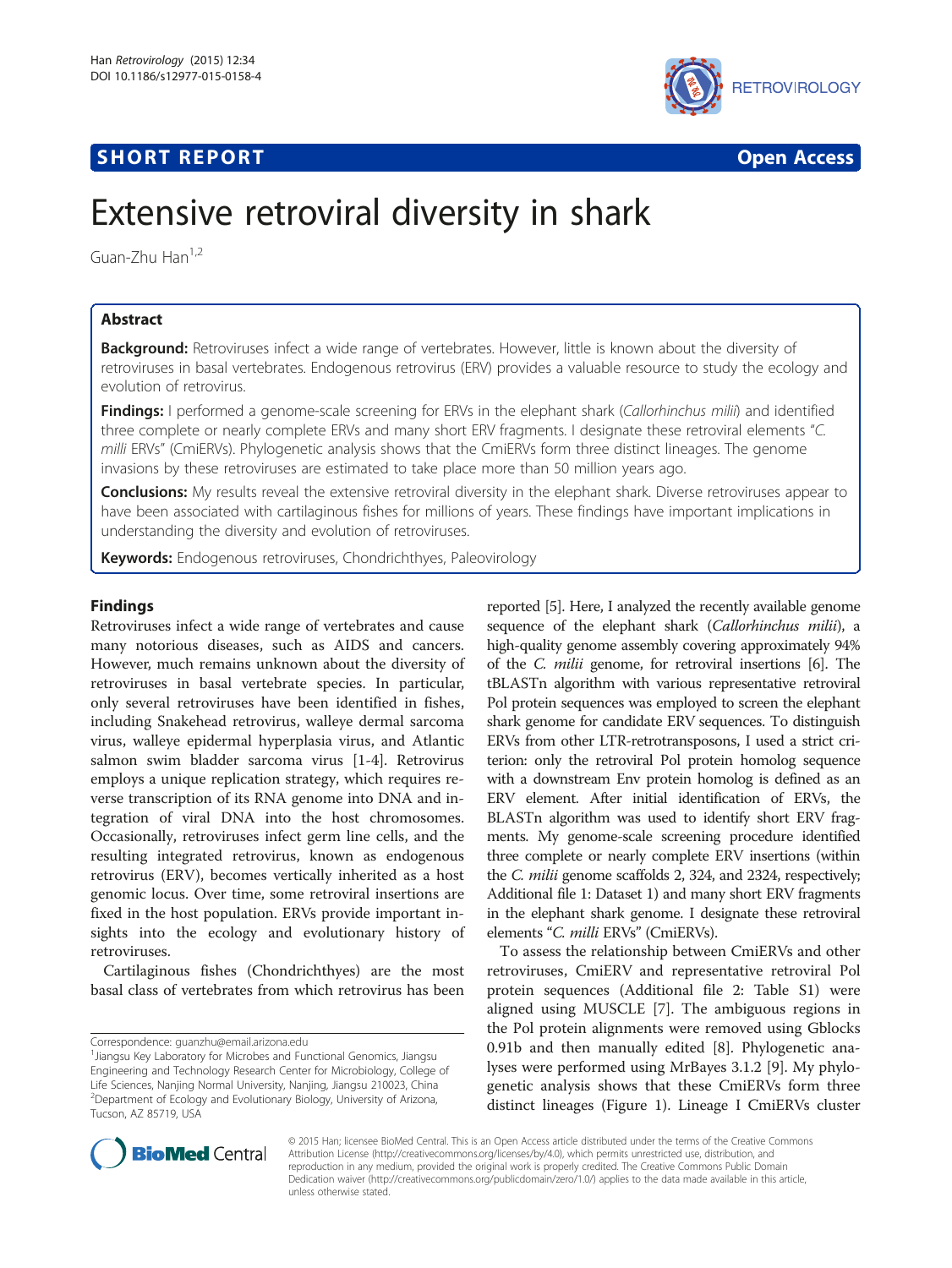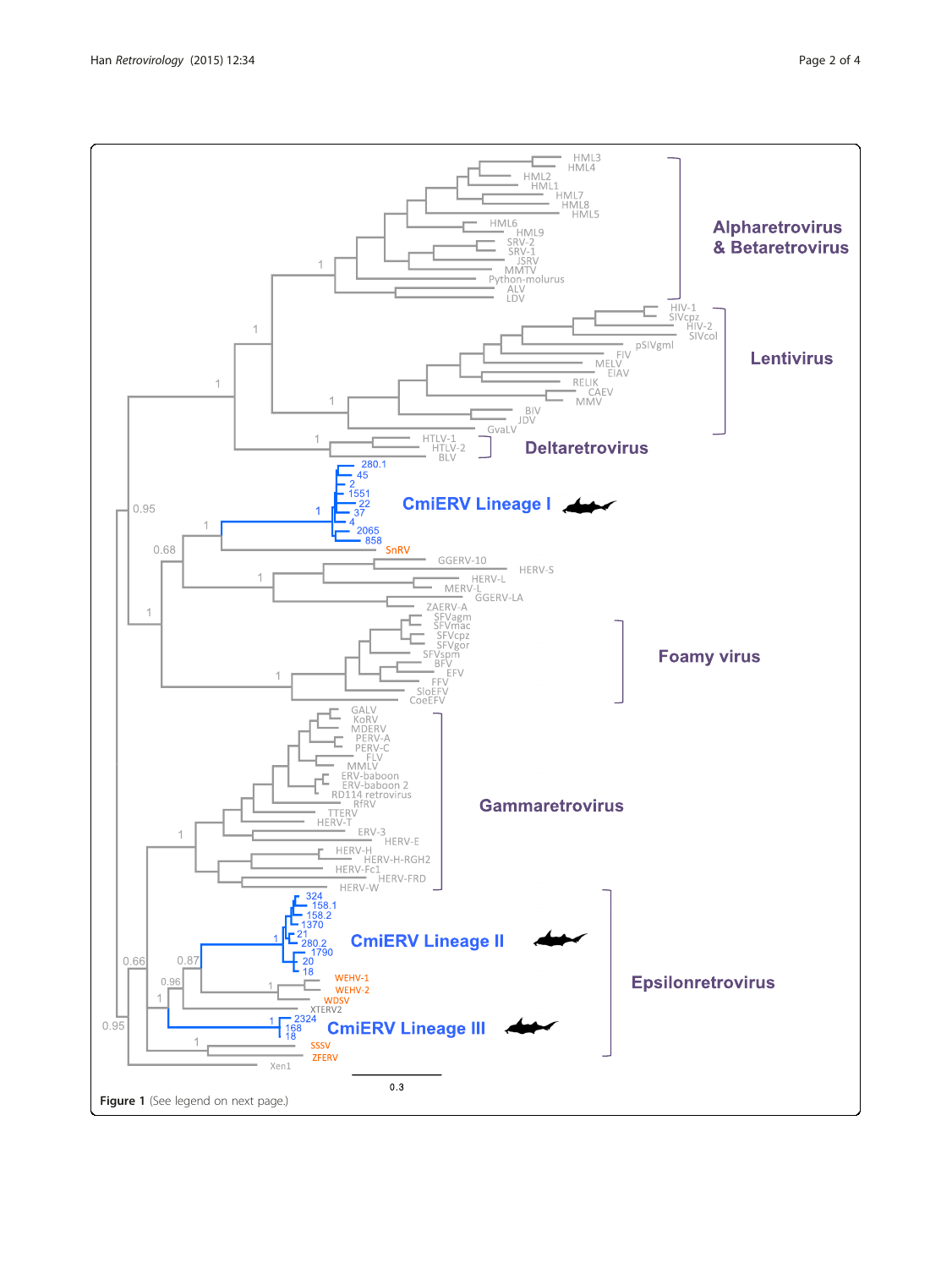#### <span id="page-2-0"></span>(See figure on previous page.)

Figure 1 Phylogeny of CmiERVs and other representative retroviruses. The phylogeny was reconstructed based on the retrovirus Pol protein sequences. Posterior probabilities are labeled near the selected nodes. The CmiERVs and the retroviruses of fish origin are highlighted in blue and orange, respectively. The numbers of the scaffolds where CmiERV fragments were identified are labeled near the corresponding tips. Abbreviation: ALV, Avian leukosis virus; BFV, Bovine foamy virus; BIV, Bovine immunodeficiency virus; BLV, Bovine leukemia virus; CAEV, Caprine arthritis-encephalitis virus; CoEFV, Coelacanth endogenous foamy virus; EFV, Equine foamy virus; EIAV, Equine infectious anemia virus; ERV-baboon, Baboon endogenous virus; FFV, Feline foamy virus; FIV, Feline immunodeficiency virus; FLV, Feline leukemia virus; GALV, Gibbon ape leukemia virus; GGERV, Gallus gallus endogenous retrovirus; GvaELV, Galeopterus variegatus endogenous lentivirus; HIV-1, Human immunodeficiency virus type 1; HIV-2, Human immunodeficiency virus type 2; HML1-9, Human MMTV-like 1–9; HTLV, Human T-cell leukemia virus; HERV, Human endogenous retrovirus; JDV, Jembrana disease virus; JSRV, Jaagsiekte sheep retrovirus; KoRV, Koala retrovirus; LDV, Lymphoproliferative disease virus; MDERV, Mus dunni endogenous retrovirus; MELV, Mustelidae endogenous Lentivirus; MERV-L, Murine endogenous retrovirus type L; MMLV, Moloney murine leukemia virus; MMTV, Mouse mammary tumor virus; MVV, Maedi-visna virus; PERV-A, Porcine endogenous retrovirus A; PERV-C, Porcine endogenous retrovirus C; pSIVgml, Gray mouse lemur prosimian immunodeficiency virus; Python-molurus, Python molurus endogenous retrovirus; RELIK, Rabbit endogenous lentivirus type K; RfRV, Rhinolophus ferrumequinum retrovirus; SFV, Simian foamy virus; SIV, Simian immunodeficiency virus; SloEFV, Sloth endogenous foamy virus; SnRV, Snakehead retrovirus; SRV-1, Simian retrovirus 1; SRV-2, Simian retrovirus 2; SSSV, Atlantic salmon swim bladder sarcoma virus; TTERV, Tursiops truncatus endogenous retrovirus; WDSV, Walleye dermal sarcoma virus; WEHV-1, Walleye epidermal hyperplasia virus type 1; WEHV-2, Walleye epidermal hyperplasia virus type 2; XTERV2, Xenopus tropicalis endogenous retrovirus 2; ZAERV-A, Zonotrichia albicollis endogenous retrovirus type A; ZFERV, Zebrafish endogenous retrovirus.

with the retroviruses isolated from the snakehead fish (Ophicephalus striatus), while lineage II and III CmiERVs cluster with the epsilonretroviruses isolated from the walleye (Sander vitreus) and amphibians. CmiERV lineage I and lineages II/III are only distantly related to each other. These CmiERV lineages are likely to result from three independent retroviral invasion events. My analysis provides clear evidence there is extensive retroviral diversity in the elephant shark. It is possible that exogenous retroviruses related to CmiERVs identified here are still circulating in the elephant shark and possibly other Chondichthyes.

On endogenization, the 5′LTR and 3′LTR of a nascent ERV are identical and will accumulate mutations independently. Thus, the 5′LTR and 3′LTR genetic divergence could be used to estimate ERV invasion time [\[10](#page-3-0)]. The invasion time of an ERV can be estimated through:

$$
t = \frac{d}{2u}
$$

where  $t$  indicates the invasion time,  $u$  indicates the neutral evolutionary rate of host, and  $d$  indicates the genetic divergence between 5′ LTR and 3′ LTR. In this study, two complete CmiERV insertions were identified (Table 1). The genetic divergence between 5′-LTR and 3′-LTR was calculated with the Kimura two-parameter substitution model [[11\]](#page-3-0). The neutral evolutionary rate for the elephant shark is not available but is approximately an order of magnitude lower than those for mammals [[12\]](#page-3-0). The average neutral rate for mammals is

estimated to be 2.2 x 10−<sup>9</sup> substitutions per site per year [[13\]](#page-3-0). I thus assume 2.2 x  $10^{-10}$  substitutions per site per year as the shark neutral rate. Then the insertion times for the two complete ERVs are approximately 75 and 54.5 million years ago, respectively. However, these estimates should be taken with cautions [\[14](#page-3-0)], given that I am not sure whether LTRs evolve at a neutral manner and what the actual neutral rate for the elephant shark is. Nevertheless, these results suggest these retroviruses were infecting the elephant shark millions of years ago.

Previously, a single ERV sequence was identified in the lemon shark (Negaprion brevirostris), which is closely related to human ERV; this ERV was thought to have a cross-transmission origin [[5\]](#page-3-0). However, I find that CmiERVs cluster together with retroviruses of fish origin. The phylogenetic pattern is compatible with the hypothesis of an ancient marine origin of retroviruses [\[15](#page-3-0)]. Chondrichthyes are the most basal class of vertebrates from which retrovirus has been identified; no retrovirus is identified in earlier-diverging vertebrate lineages, the lampreys (Cephalaspidomorphi) and the hagfish (Myxini) [[5](#page-3-0)]. It follows that these CmiERV elements are likely to represent "primitive" retroviruses. However, the possibility that these elephant shark retroviruses originated from cross-transmission from other fishes cannot be formally excluded.

To date, only a limited number of exogenous/endogenous retroviruses have been identified in fishes [[1-5,14\]](#page-3-0). My results reveal the unexpectedly extensive retroviral diversity of the elephant shark. The initial candidate ERVs were identified based on a strict criterion – whether there is a downstream Env protein homolog following the Pol protein

Table 1 Genomic position and invasion time of two complete CmiERV insertions

| Complete CmiERV | Lineage | <b>Genomic position</b>         | 5'- and 3'LTR divergence | Time (MYA) |
|-----------------|---------|---------------------------------|--------------------------|------------|
|                 |         | Scaffold 2: 5,443,211-5,452,770 | 0.033                    |            |
|                 |         | Scaffold 324: 74,676-84,761     | 0.024                    | 54.5       |